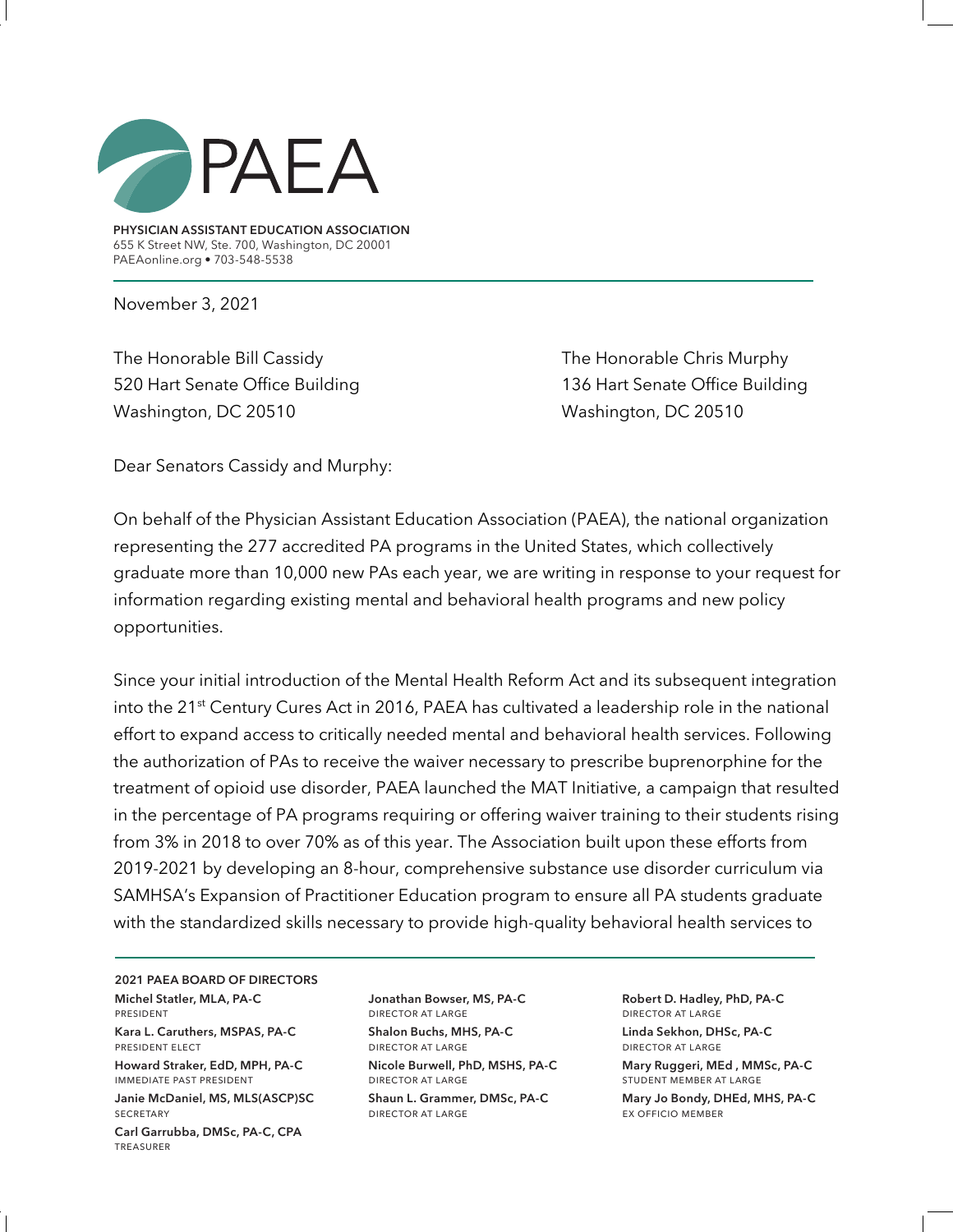

patients. These efforts are just a few examples of the meaningful impact that federal investments in workforce development have made on the capacity of graduates to address the nation's increasing mental and behavioral health care needs.

While authorities granted and investments made since 2016 have had a significant impact in strengthening workforce preparedness to expand access to care, new challenges have emerged that must be addressed to allow PA graduates to reach their full potential when responding to this crisis. According to a recent PAEA-administered survey, nearly 60% of PA programs are reporting that it is either harder or much harder to secure required clinical rotations for students in mental and behavioral health settings than before the beginning of the COVID-19 pandemic.<sup>1</sup> This shortage of clinical training opportunities is the greatest **challenge facing PA programs nationwide, including the four programs in Louisiana and six programs in Connecticut, and we urge you to prioritize expanding clinical education capacity in any legislative effort to build upon the Mental Health Reform Act.**

As you collaborate on new legislation to address the growing need for expanded access to mental and behavioral health services, PAEA welcomes the opportunity to provide the following recommendations.

## **Mental and Behavioral Health Education and Training Grants (42 U.S.C. §294e-1)**

In recognition of the need for a significantly expanded mental and behavioral health workforce to respond to the opioid epidemic, the 21<sup>st</sup> Century Cures Act extended the authorization for mental and behavioral health education and training grants at a level of \$50 million annually. This program, along with many of the other workforce development programs authorized under Title VII of the Public Health Service Act, provides critically needed funding to support the training of a sufficient number of providers to meet workforce demand.

<sup>1</sup> Physician Assistant Education Association. (2021). *COVID-19 Rapid Response Report 3.*  https://paea.edcast.com/insights/ECL-c621408d-c82a-43f5-a067-75a03494d8be.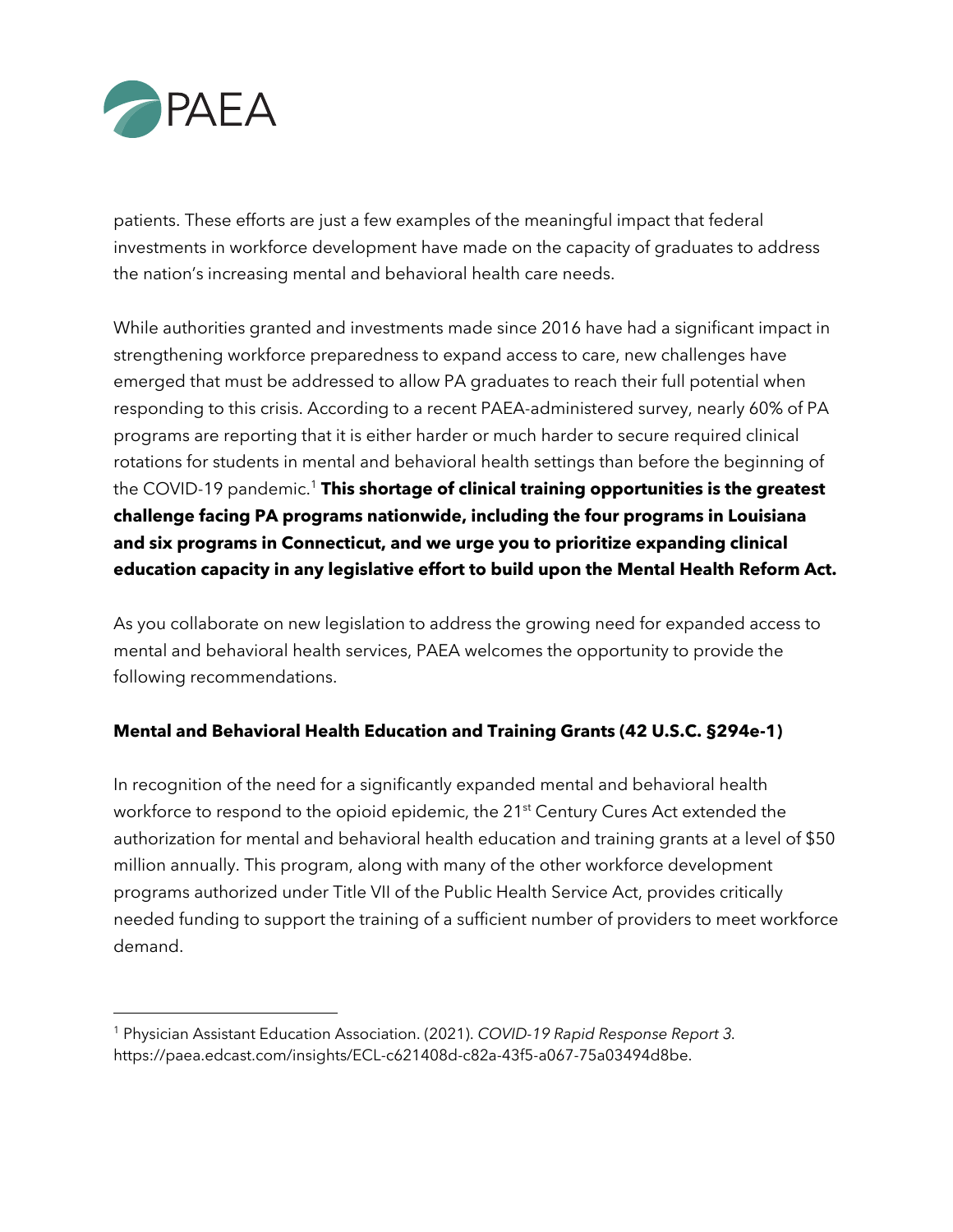

Per the accreditation standards which regulate PA education, all PA programs are required to provide both didactic and clinical training focusing on mental and behavioral health issues to students. Based upon this training and in response to increased demand for services, the number of PAs specializing in psychiatry has risen by 57% between 2016 and 2020.<sup>2</sup> While significant growth in this field occurred pre-pandemic, the devastating impact of COVID-19 on clinical training site availability in mental and behavioral health threatens to impede continued progress.

Despite both the extensive training provided to PA students in mental and behavioral health and the unique capacity of PA graduates to simultaneously manage the multiple comorbidities often presented by patients seeking mental health services, PAs are often not explicitly named in definitions of mental health professionals under federal law. This is true in the case of the authorization for mental and behavioral health education and training grants, which are available to support programs for disciplines with a similar scope of practice to psychiatric PAs such as psychiatric nurse practitioners. **As you develop legislation to reauthorize this program, we encourage you to ensure that PA programs are explicitly named as eligible entities as a means of expanding access to clinical training opportunities for programs.**

## **Minority Fellowship Program (42 U.S.C. §290ll)**

As part of PAEA's vision of Health for All, the Association is deeply committed to advocating for the elimination of health disparities based upon race and ethnicity, including disparities in mental and behavioral health outcomes. A critical component of addressing these longstanding inequities is ensuring that the health workforce reflects the communities it serves and is equipped to provide culturally competent care. As is true across health professions, however, underrepresented minority students have faced significant barriers to matriculation in PA education. As of 2019, only 4% of first-year PA students identified as Black or African

<sup>2</sup> National Commission on Certification of Physician Assistants. (2021). *2020 Statistical Profile of Certified PAs.* https://www.nccpa.net/wp-content/uploads/2021/07/Statistical-Profile-of-Certified-PAs2020.pdf.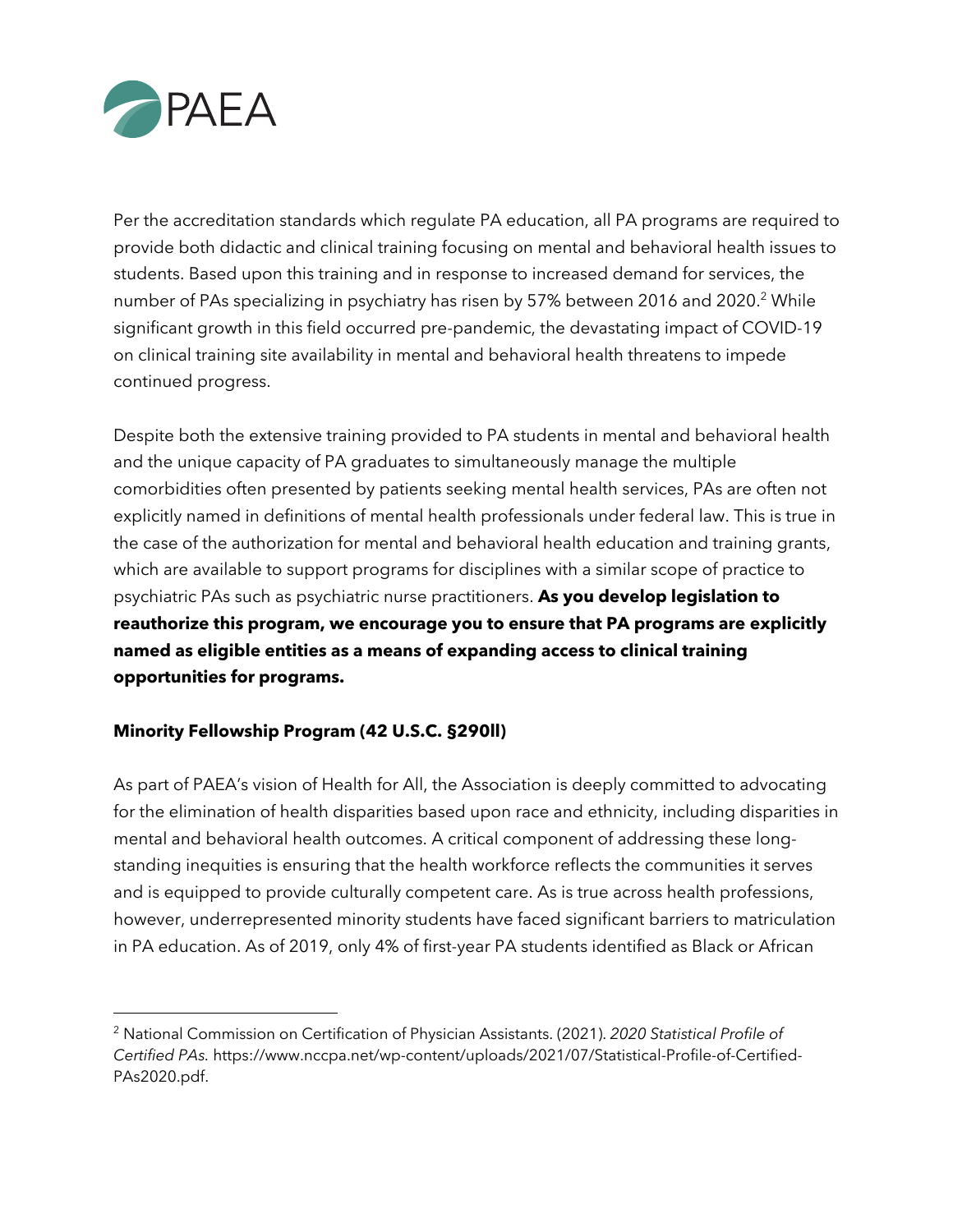

American while 9% identified as Hispanic or Latino, both significantly below the representation of the general population.<sup>3</sup>

To improve workforce diversity, the 21<sup>st</sup> Century Cures Act authorized the Minority Fellowship Program to increase provider knowledge on the unique barriers faced by racial and ethnic minority populations seeking mental and behavioral health care. The program provides funding to support postbaccalaureate training for mental health professionals including through scholarships and professional development resources. As is the case for mental and behavioral health education and training grants, PA students are not currently named as eligible recipients for the purposes of the Minority Fellowship Program, thereby limiting a potential opportunity to improve workforce diversity. **We encourage you to expand eligibility to PA students in any legislative proposal to reauthorize the program.**

## **Additional Opportunities**

To ensure that PA education has the resources necessary to continue producing the number of graduates needed to meet patient demand for mental and behavioral health services, significantly increasing clinical training capacity must be a top priority. While expanding eligibility for existing workforce development programs under Title VII is a crucial first step, the scale of the shortage being reported by programs nationwide calls for sustained and dedicated resources solely intended to expand clinical placement opportunities for students.

As you develop legislation building upon the Mental Health Reform Act, we encourage you to consider innovative policy proposals that focus on both expanding the number of providers trained while also focusing on long-standing workforce distribution issues impacting rural and underserved communities. The Physician Assistant Education Public Health Initiatives Act, currently introduced in the House as H.R. 3890, proposes the creation

<sup>3</sup> Physician Assistant Education Association. (2020). *By the Numbers: Student Report 4: Data from the 2019 Matriculating Student and End of Program Surveys.*

https://paeaonline.org/wpcontent/uploads/imported-files/student-report-4-updated-20201201.pdf.